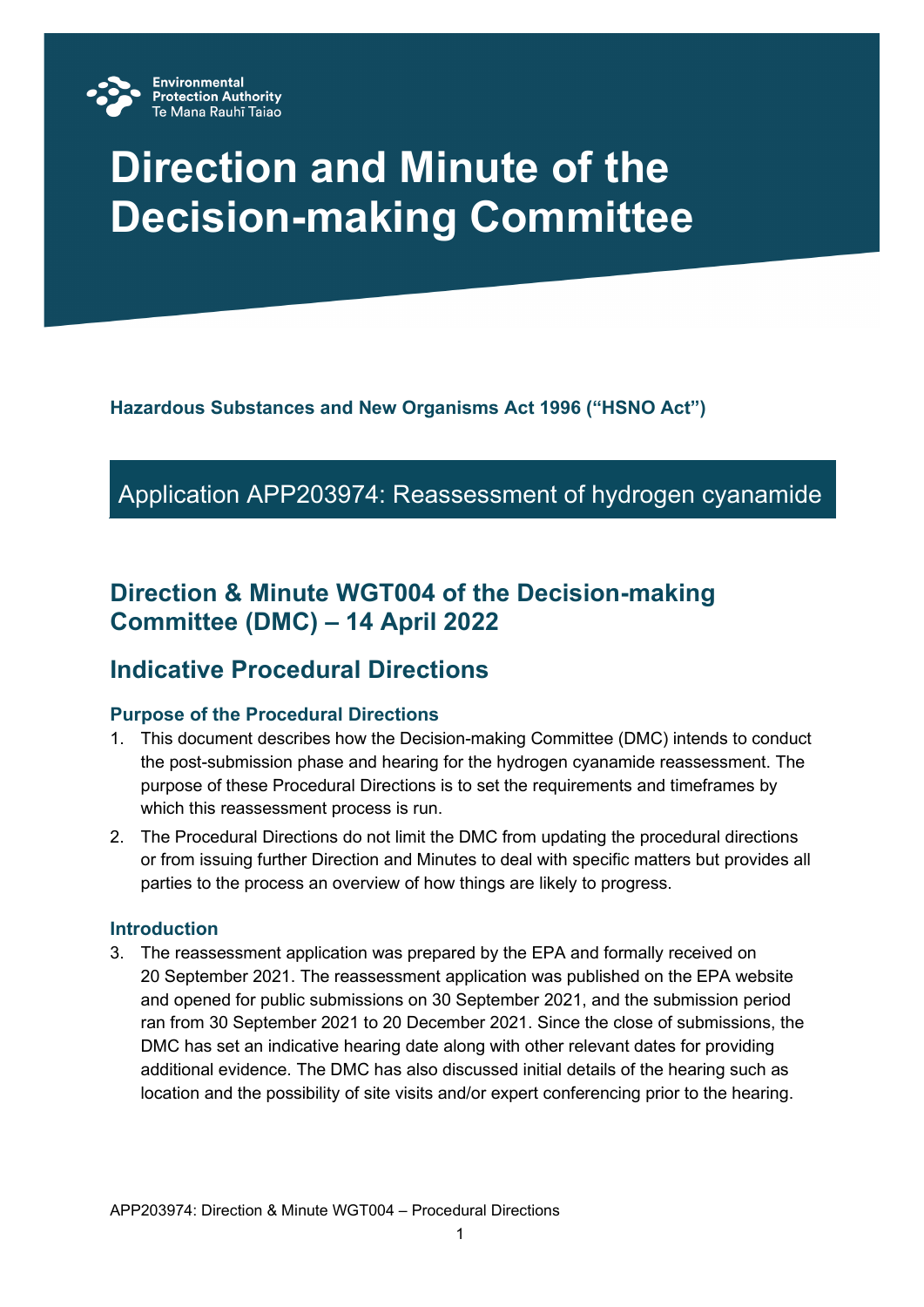### **Information on the reassessment application**

- 4. It is the submitters' responsibility to check the [website](https://www.epa.govt.nz/public-consultations/in-progress/hydrogen-cyanamide-reassessment/) regularly to remain up to date with announcements, deadlines, further Direction and Minutes from the DMC and the decision. The EPA will only notify submitters of documents being posted on the website where there is legal requirement to do so, or otherwise as the DMC directs.
- 5. Parties are encouraged to ensure the EPA has their current contact details.
- 6. Generally, all correspondence will be made available on the EPA website, unless otherwise directed by the DMC, or if it is of an administrative nature. Parties submitting correspondence should be mindful that the documents they submit will, unless the DMC directs otherwise, be published to the EPA website.

#### **Reassessment application timeline**

| <b>Date</b>             | <b>Action</b>                                                                                                                       |
|-------------------------|-------------------------------------------------------------------------------------------------------------------------------------|
| 20 September 2021       | Application formally received                                                                                                       |
| 30 September 2021       | Public submission period opens                                                                                                      |
| 20 December 2021        | Public submission period closes                                                                                                     |
| 31 January 2022         | Deadline for informing the DMC about additional information<br>that parties intend to file and dates when it will be available      |
| 29 April 2022           | Submit to the DMC additional reports that do not require<br>further scientific studies                                              |
| 13 May 2022             | Submit to the DMC detailed summaries of the planned<br>methodology of any scientific studies that submitters intend to<br>carry out |
| 31 May 2022             | Submitters to advise whether they want to speak at the<br>hearing (if they have not already done so)                                |
| May / June 2022         | EPA to publish Submissions Analysis Report                                                                                          |
| 30 September 2022       | Submit to the DMC final reports of scientific studies                                                                               |
| 30 September 2022       | Submitters to provide a list of witnesses (if applicable)                                                                           |
| 30 September 2022       | Submitters to inform the EPA if they intend to use Te Reo<br>Māori or New Zealand sign language at the hearing                      |
| October / November 2022 | EPA to publish hearing notice                                                                                                       |
| October / November 2022 | EPA to publish updates to the Science Memo and Update<br>Report                                                                     |
| 5 December 2022         | Indicative start date for the hearing                                                                                               |

7. The application timeline (as at 14 April 2022) is as follows:

*Please note that some of the dates may be subject to change.*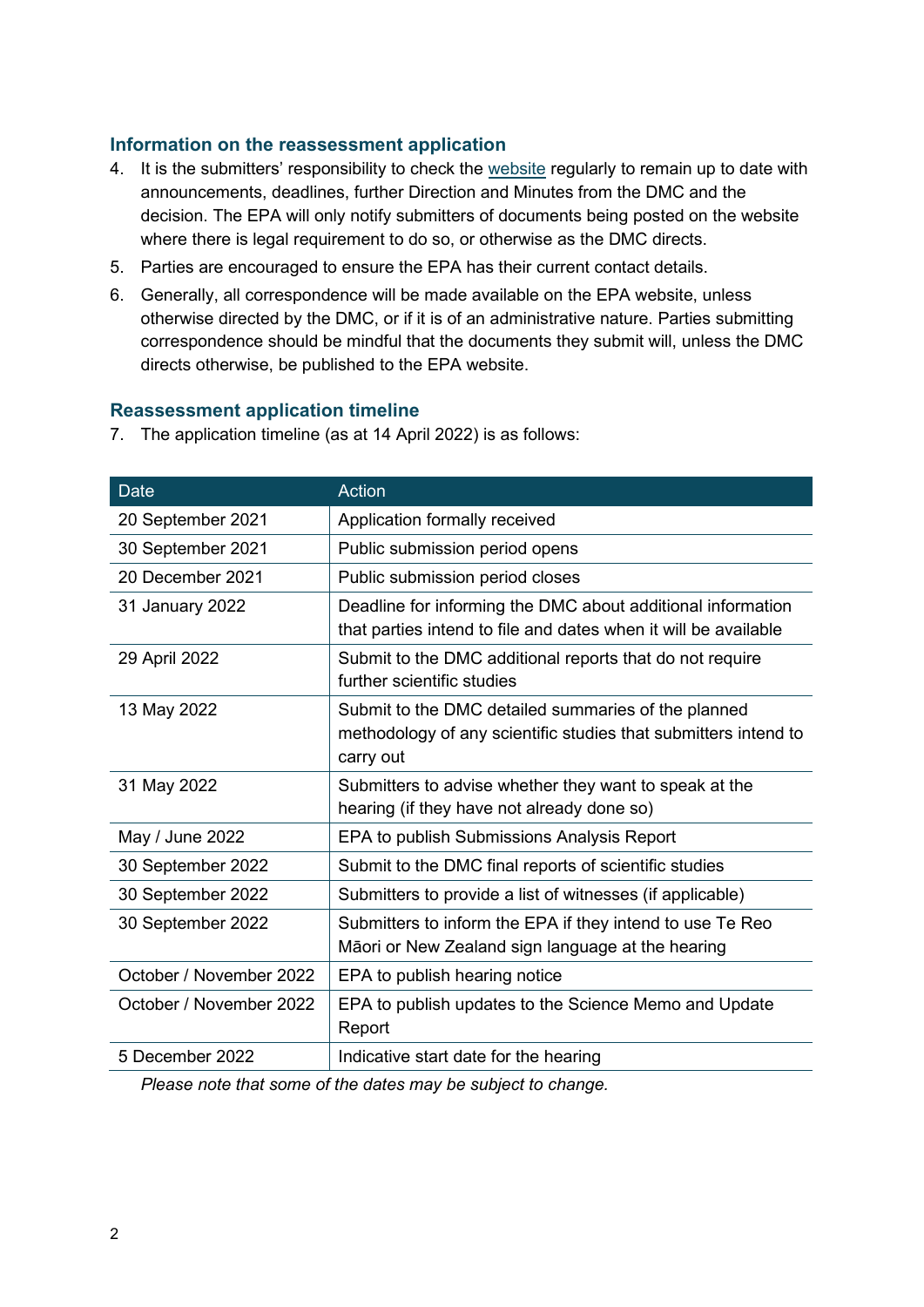# **Communication with the Decision-making Committee**

8. All communication, requests, and documents in relation to this reassessment are to be directed to the DMC via the EPA. Parties can contact the EPA by:

**Email**: [reassessments@epa.govt.nz](mailto:reassessments@epa.govt.nz)

**Mail**: Reassessments, Environmental Protection Authority, Private Bag 63002, Wellington 6140, New Zealand

**Phone:** on Freephone 0800 225 537

9. The DMC sends out its communications via Direction & Minutes. These are published to the [Application Register](https://www.epa.govt.nz/database-search/hsno-application-register/view/APP203974) and can be accessed through the Direction & Minute [webpage.](https://www.epa.govt.nz/public-consultations/in-progress/hydrogen-cyanamide-reassessment/direction-and-minutes/)

# **Additional information from submitters**

- 10. The DMC communicated in Direction and Minute WGT003 the decision to accept additional information in the upcoming months and extend the timeframe for starting the hearing to accommodate this. The relevant dates for submitting additional information set by the DMC are as follows:
	- a) additional reports that do not require further scientific studies should be submitted by **29 April 2022**,
	- b) a detailed summary of the planned methodology of any scientific studies that submitters intend to carry out should be submitted, in advance of the study commencing, and no later than **13 May 2022**,
	- c) final reports of scientific studies should be submitted by **30 September 2022**.
- 11. The DMC may direct that expert witnesses within a particular field talk together with a view to resolving differences, narrowing and/or clarifying issues and avoiding repetition at the hearing. The DMC will make the final decision about whether expert witnesses should conference and where appropriate, will make directions about which expert witnesses and/or parties should attend any conferencing sessions.
- 12. The DMC may decide to carry out one or more site visits. These would be for the sole purpose of providing the DMC with illustrative examples of sites where hydrogen cyanamide may be used. These would be intended to provide the DMC with a general understanding of the horticultural industry and particular aspects that may be discussed at the hearing. Site visits are not a further opportunity for submitters to present their arguments or engage in discussion with the DMC.
- 13. The DMC will make the final decision about whether site visits will be carried out and, where appropriate, will provide further directions in this regard.

# **Additional information from the EPA**

- 14. The EPA will prepare a Submissions Analysis Report setting out the key points and themes raised within submissions and any commentary from the EPA. This report will be provided to the DMC and published on the EPA website.
- 15. The EPA will review the additional information provided by submitters. Any updates to the Science Memo based on new scientific information will be published as a separate report which will be provided to the DMC and published on the EPA website.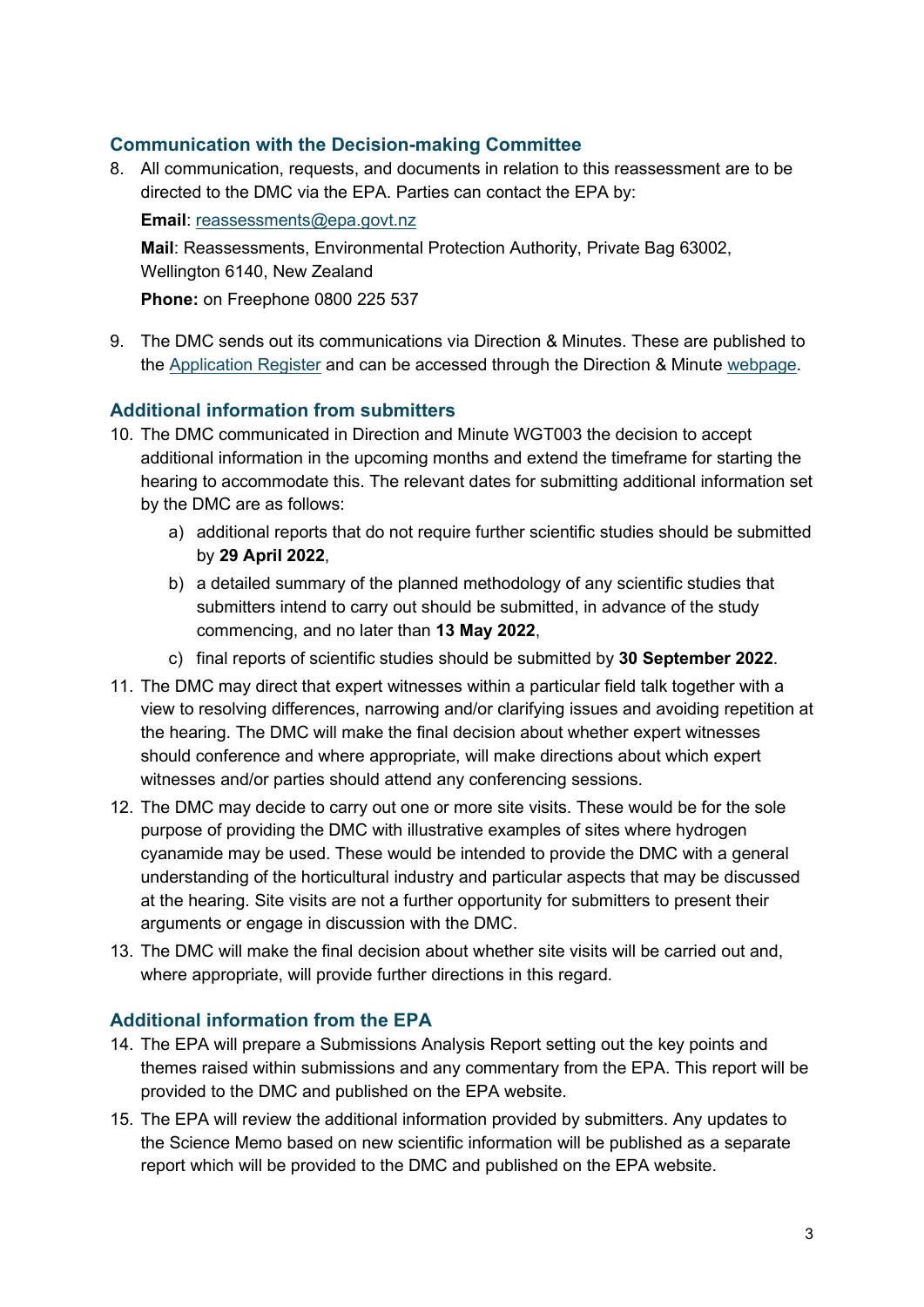16. The EPA will prepare an Update Report containing a summary of any changes to its human health and environmental risk assessments, Māori impact assessment and benefits assessment and any resulting changes to proposals. The Update Report will be provided to the DMC and published on the EPA website.

### **Hearing processes**

*The following sections provide general advice on procedural matters relating to the planning, scheduling, and running of the hearing. Please note that the dates are indicative at this stage and are subject to change if deemed necessary. Similarly, the DMC may decide that parties to the hearing require further directions as the hearing date approaches. Therefore, an updated version of the following points will be published in a hearing notice which will be issued closer to the hearing date.*

- 17. A hearing notice will be issued in due course on the EPA website confirming hearing dates, times and locations. These details are yet to be finalised, but the current intention is that there will be a physical location with remote online access available.
- 18. Parties who have not already indicated that they wish to be heard should advise the EPA by **31 May 2022** that they want to speak at the hearing.
- 19. Parties who have indicated that they wish to be heard may make a presentation at the hearing. When speaking at the hearing, a submitter can address the matters raised in their submission but must not introduce new topics, subject to leave of the DMC.
- 20. Parties should work on the basis that DMC members will have read the application, submissions, and other circulated information prior to the hearing. It is therefore not necessary to read this information at the hearing. Parties should use their allotted time at the hearing to highlight their key points and be prepared to answer any questions which the DMC may have.
- 21. Submitters' presentations are expected to be concise (normally no more than 15 minutes). If any party believes they have good reason why they should have a longer time to make their presentation, this should be submitted in writing to the EPA at least 10 working days prior to the hearing. Any such extensions will be at the discretion of the DMC.
- 22. Parties are entitled to bring witnesses who will speak to their submission. Witnesses should be able to bring expertise or special knowledge to bear on the matters raised in the submission.
- 23. Parties wishing to bring witnesses are required to submit a written list of the witnesses they propose to call, their areas of expertise, and the elements of the submission they propose to talk to by **30 September 2022**. If this information is not provided the witness may only be called at the express leave of the DMC Chair. If additional time (beyond the allocated 15 minutes) is required for witnesses, this should be raised at the time the details of the witnesses are submitted.
- 24. Parties are to pre-circulate to the EPA and to all other parties attending the hearing, copies of any information they intend to present at the hearing, at least 10 working days prior to the hearing.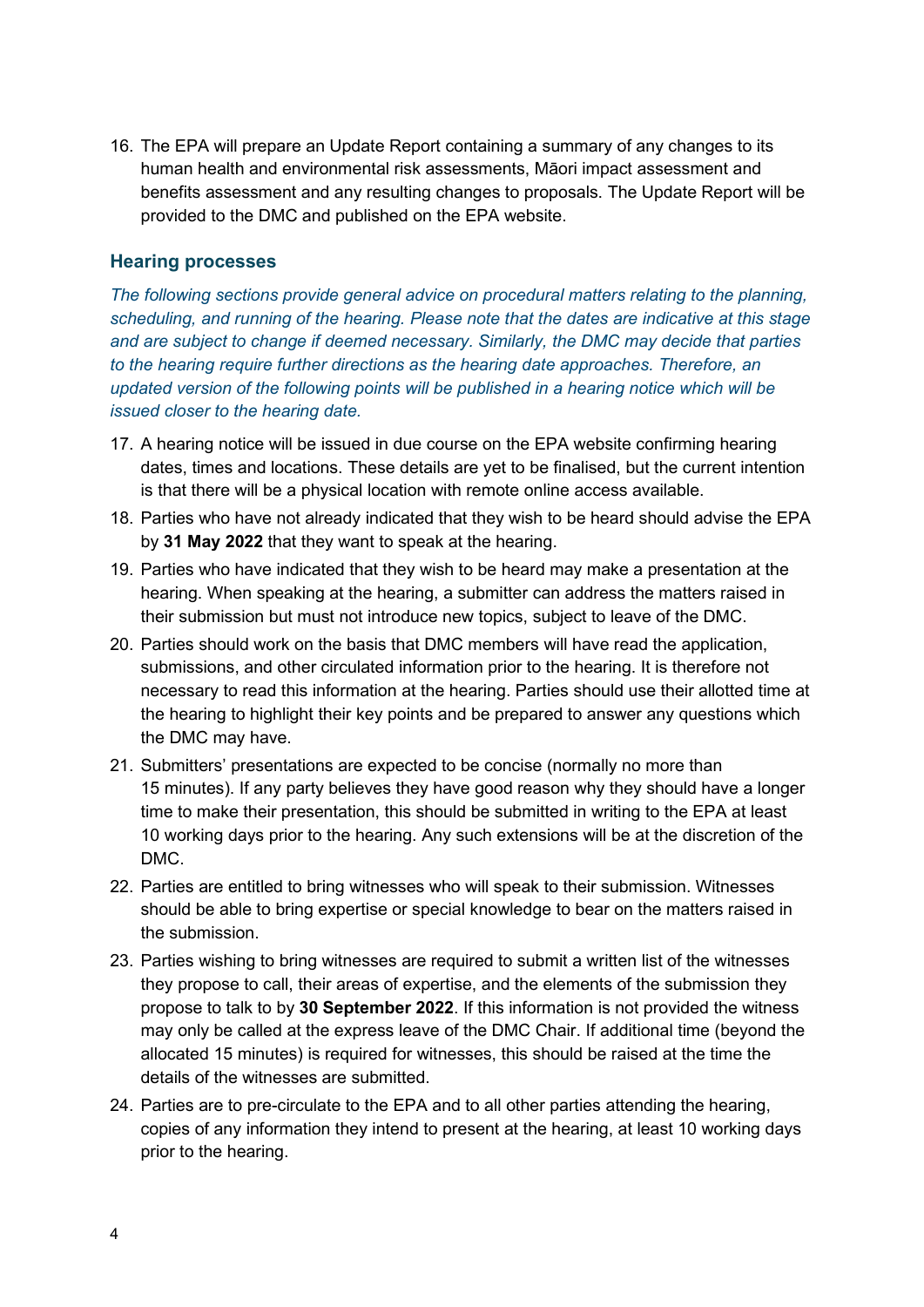- 25. The hearing will proceed on the basis that all parties have read the information relevant to them.
- 26. The hearing notice will include an indicative schedule of speakers. However, all parties should be aware that their scheduled hearing time may be subject to change as the hearing progresses.
- 27. The presentation of evidence at the hearing will generally follow the order of:
	- a) Applicant;
	- b) Submitters in support;
	- c) Submitters who are neutral;
	- d) Submitters in opposition; and
	- e) Applicant right of reply.
- 28. There will be no cross-examination of parties or their witnesses at the hearing. At the conclusion of each person's evidence, the Chair and members of the DMC may ask questions of that person. The Chair may, at their discretion, invite any other party to put questions of clarification or explanation to the witness. Such questions may be put only with the leave of the Chair who has the discretion to allow or disallow any question. Questions should be focused on ensuring the DMC has the relevant information to enable their decision-making.
- 29. Catering is not provided at the hearing.
- 30. Parties are requested to have cell phones turned off or on silent during the hearing.
- 31. When using remote technology to participate in the hearing, parties are requested to have their computer on mute unless invited to speak.
- 32. The hearing may be recorded in some form.
- 33. The hearing will be available for the public to view who are not party to the hearing. The provisions for this will be advised closer to the time, but subject to health and safety requirements at the time, it is likely to be via a separate remote access link, or provision for the public to attend in person.

#### **Health and Safety at the hearing**

- 34. Parties are responsible for their own health and safety at the hearing.
- 35. EPA staff will take all reasonable steps to ensure the safety of all parties attending the hearing. If you have concerns about your safety at the hearing, please raise it with EPA staff. Hazards or potential hazards should be raised with EPA staff as soon as practicable.
- 36. Parties must follow any Covid-19 guidelines, or other health and safety requirements, in place at the time of the hearing. Any such requirements will be advised within the hearing notice where possible.

#### **Special Requirements at the hearing**

37. To ensure facilities are available, parties are requested to contact the EPA if they have any special requirements for the hearing e.g. requests to present via video or data projector.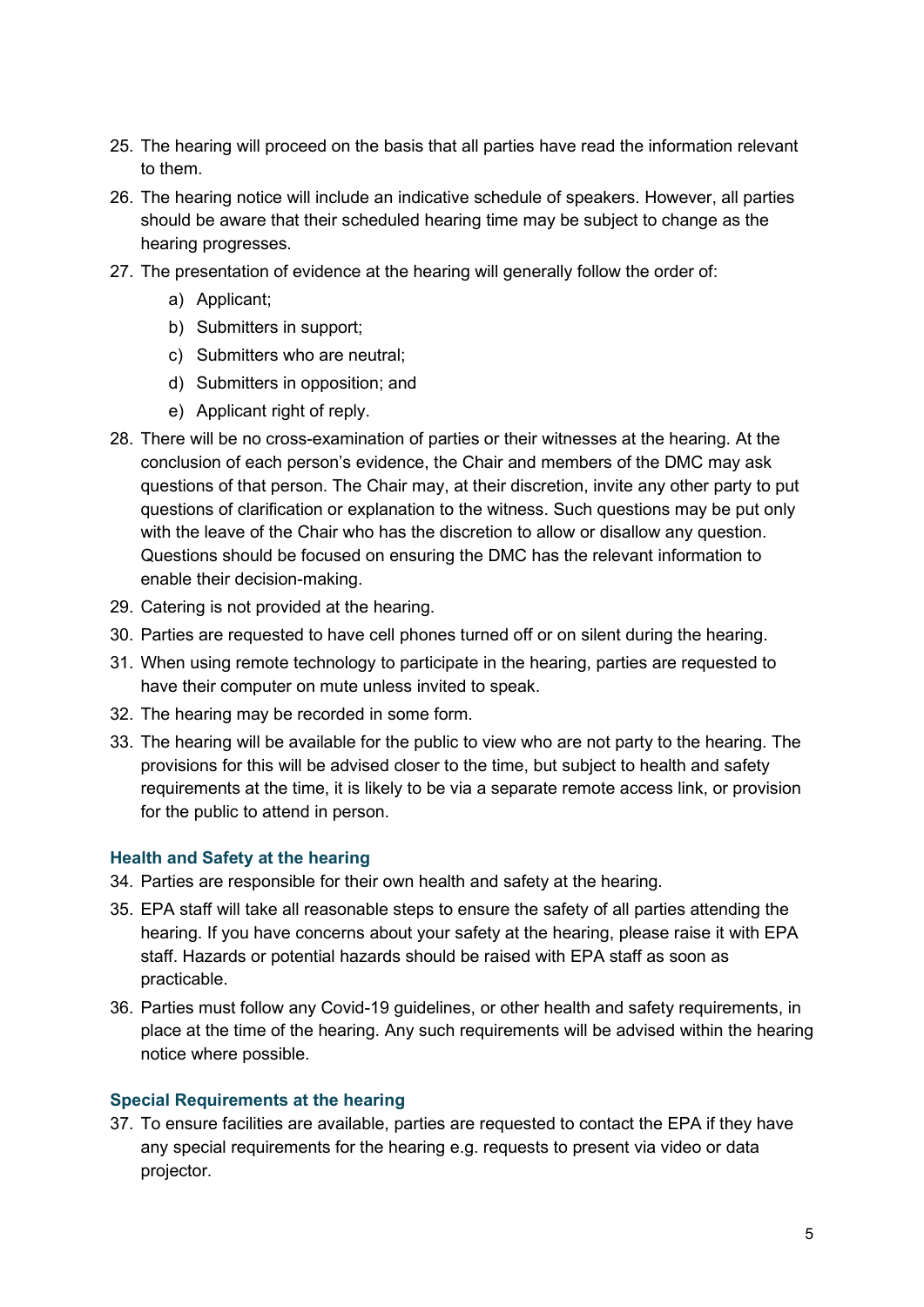- 38. Any party can speak in Te Reo Māori or New Zealand sign language at the hearing. To enable arrangements to be made for a translator, parties are asked to inform the EPA by **30 September 2022** of their intention to use Te Reo Māori or New Zealand sign language.
- 39. If written material is provided in Te Reo Māori, an English translation must also be provided. If material is provided by means of a New Zealand sign language signed video recording, English subtitles or an English transcript must also be provided.
- 40. If you have any other accessibility requirements needed to enable your participation in the hearing, please contact the EPA on [reassessments@epa.govt.nz](mailto:reassessments@epa.govt.nz) to ensure that these can be facilitated.

#### **Media**

- 41. The hearing will be in public (except to the extent that any protection of sensitive information applies). Representatives of the media are free to attend and report the proceedings.
- 42. Recording (photos, video or audio) of the hearing, including for personal use, is not permitted without prior approval from the DMC. Anyone seeking permission to record at the hearing should contact [media@epa.govt.nz](mailto:media@epa.govt.nz) at least ten working days before the hearing.
- 43. Media interviews are not allowed in the hearing room. Members of the DMC are not available for comments or interviews.
- 44. The EPA will be available to provide process information to the media. All media enquiries should be directed to [media@epa.govt.nz.](mailto:media@epa.govt.nz)

#### **Consideration and Decision**

- 45. At the end of all the presentations the DMC will adjourn the hearing and will make its decision in private. A final decision on this reassessment will be published within 30 working days after closing the hearing but may be longer if further information is sought by the DMC.
- 46. Any party may appeal to the High Court against the decision on a question of law.

#### **Requests to apply for a variation from the Procedural Directions**

- 47. If any party wishes to apply for a variation to any of these procedures, a written request must be made to the DMC. Any request must contain a full explanation of why the variation is required. The DMC will identify any people to be informed of the request and, if appropriate, invite them to comment before the DMC makes a decision.
- 48. All written requests to vary from the procedures should be sent to the DMC via the contact information for the EPA found above, under "Communication with the Decision-making Committee".